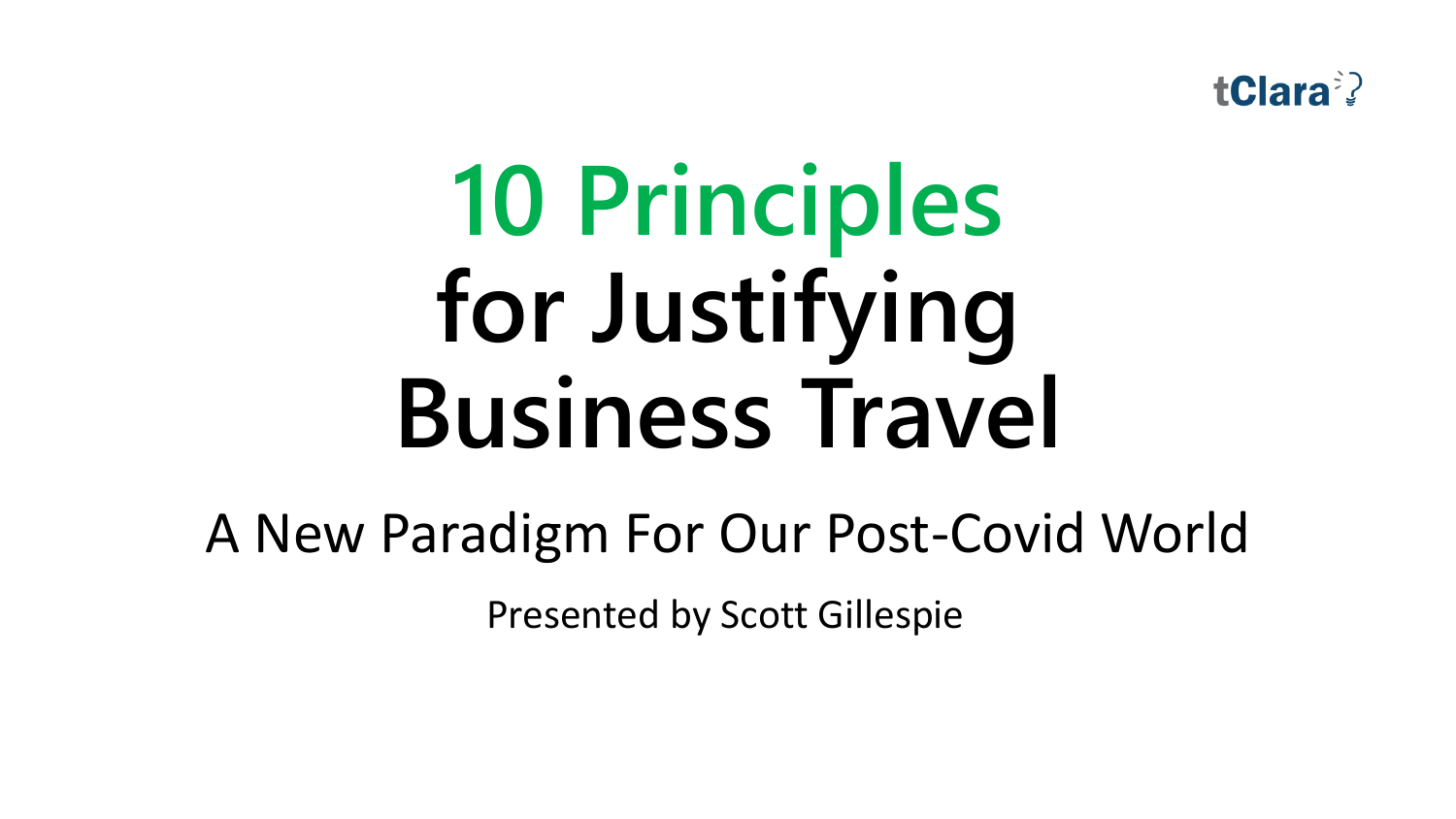Context for the 10 Principles for Justifying Business Travel



Business travel has **peaked.** Travel budgets will be **much smaller.** 

Getting trips approved will be **much harder.**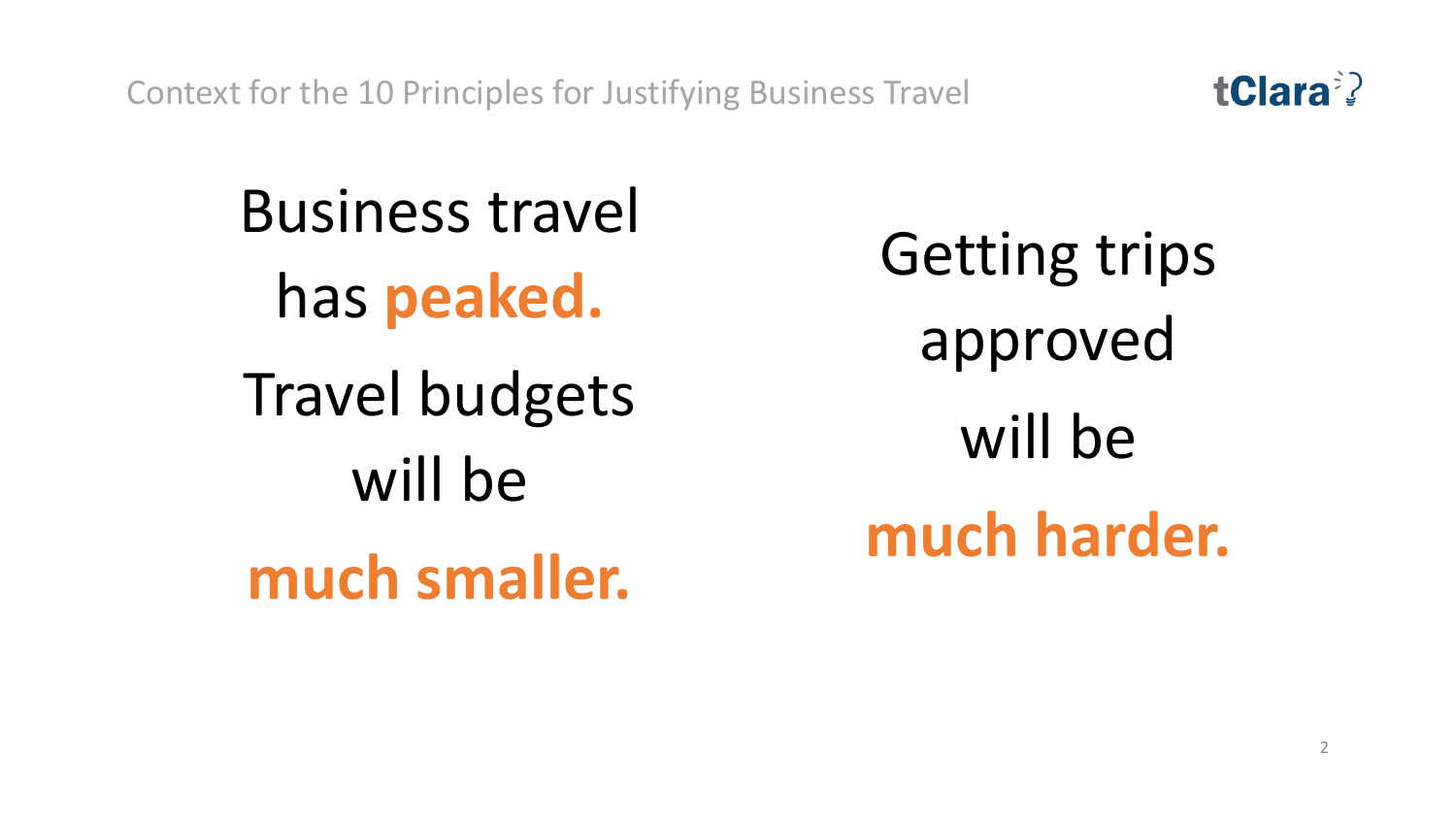Context for the 10 Principles for Justifying Business Travel

We're entering a **new paradigm,**  one grounded by **questioning** the need for travel.

Companies need to **rethink** how travel will be **justified.**

**tClara<sup>3</sup>**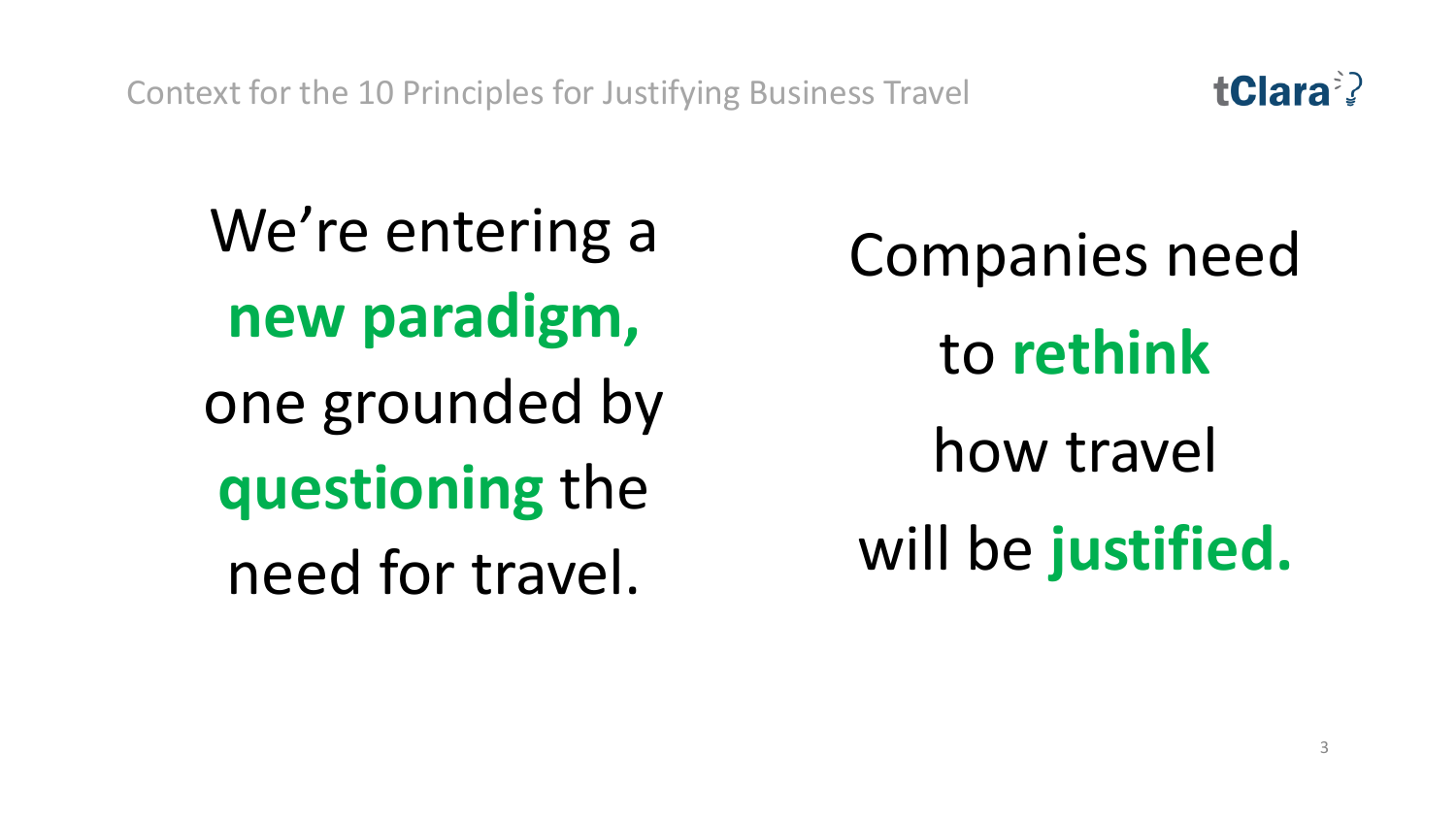Context for the 10 Principles for Justifying Business Travel

This is the catalyst for **reframing the need** for business travel. The key is **credibly assessing the merits of meeting in person** in light of the virtual alternative.

**tClara<sup>2</sup>**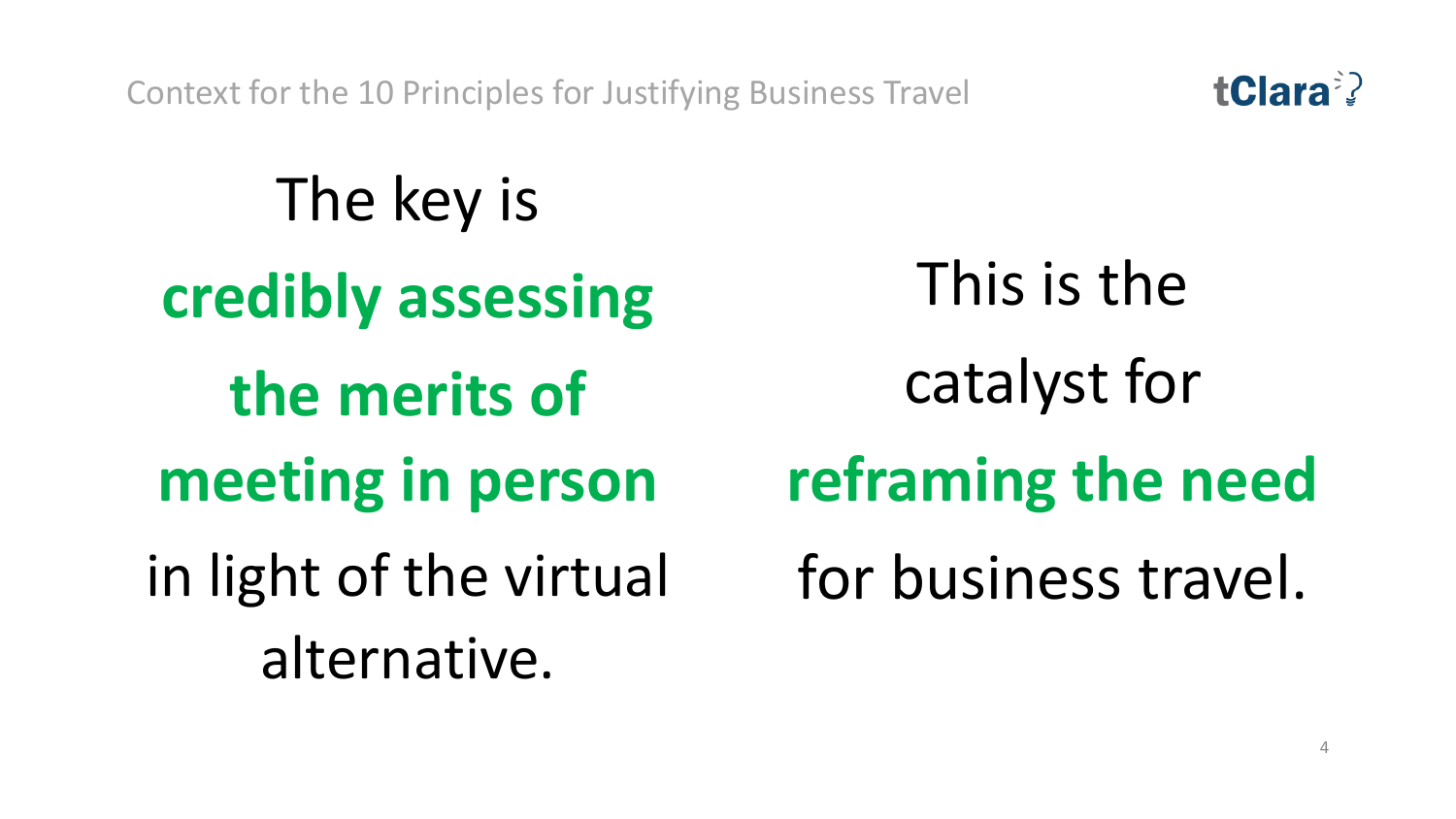

Senior management should embrace the following 10 principles to ensure a more disciplined and effective use of their travel budgets.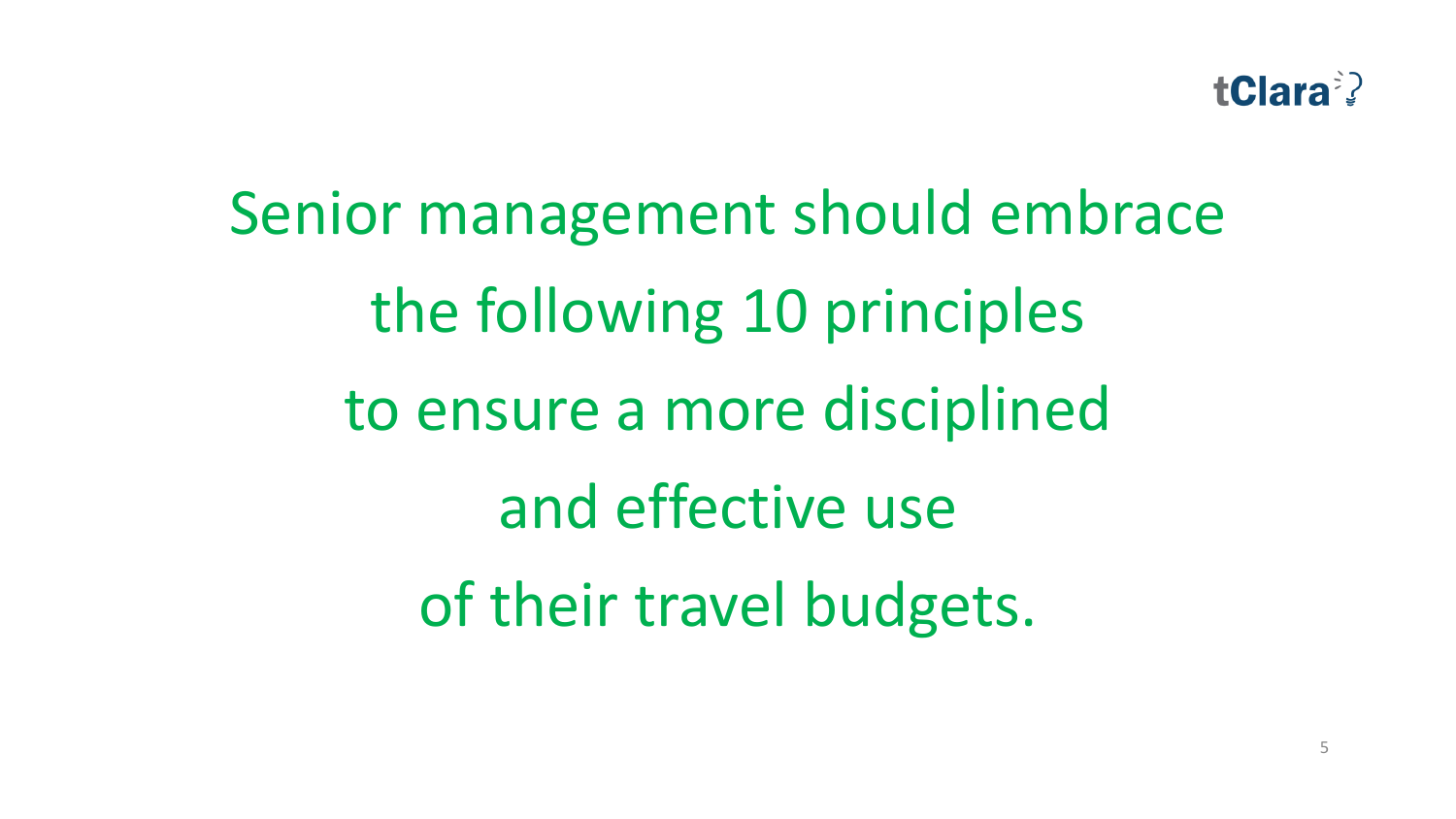

## **Travel must lead to more value than it costs.**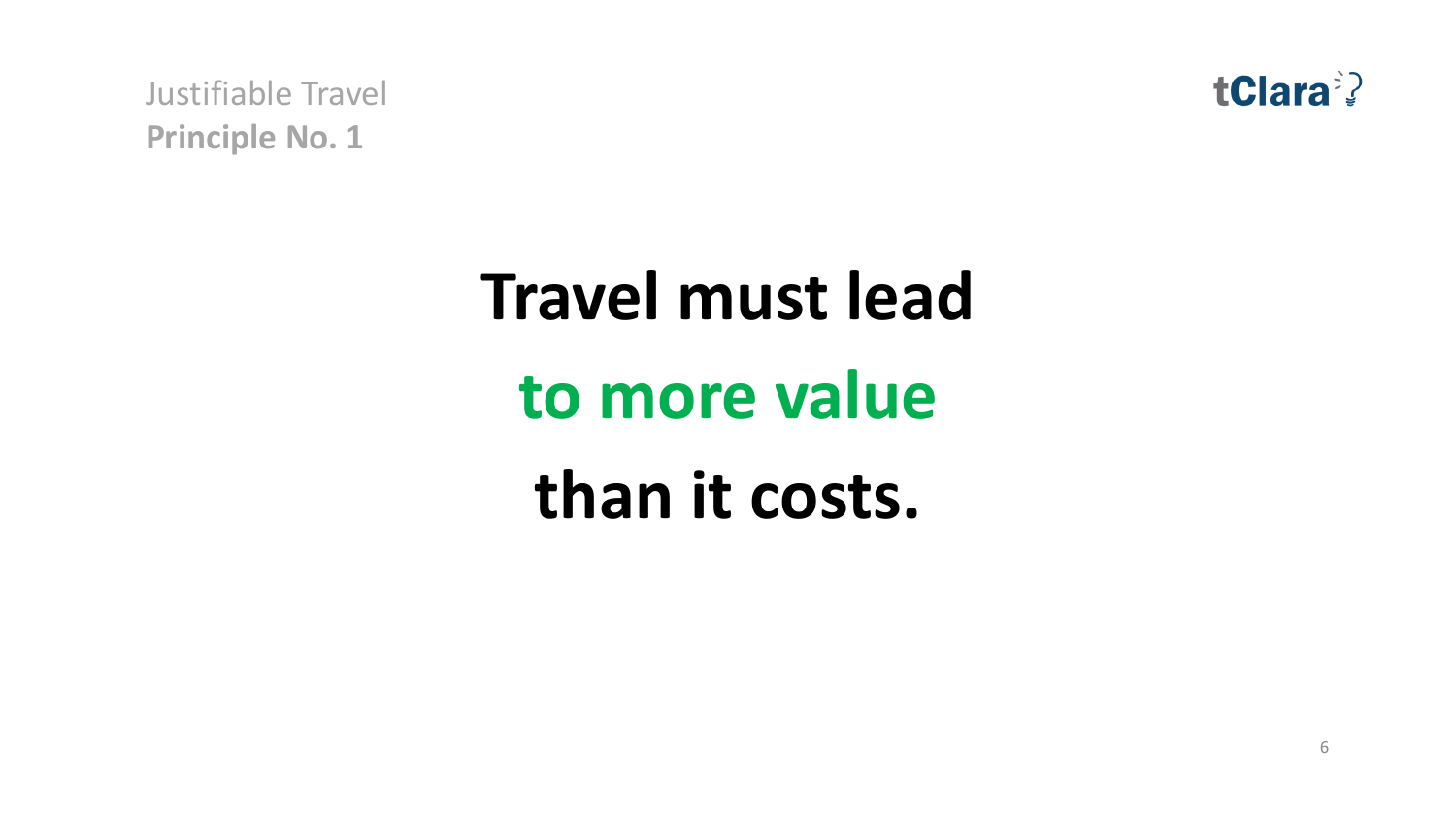

#### **Trips don't create value; meetings do. Focus first on making the meeting successful.**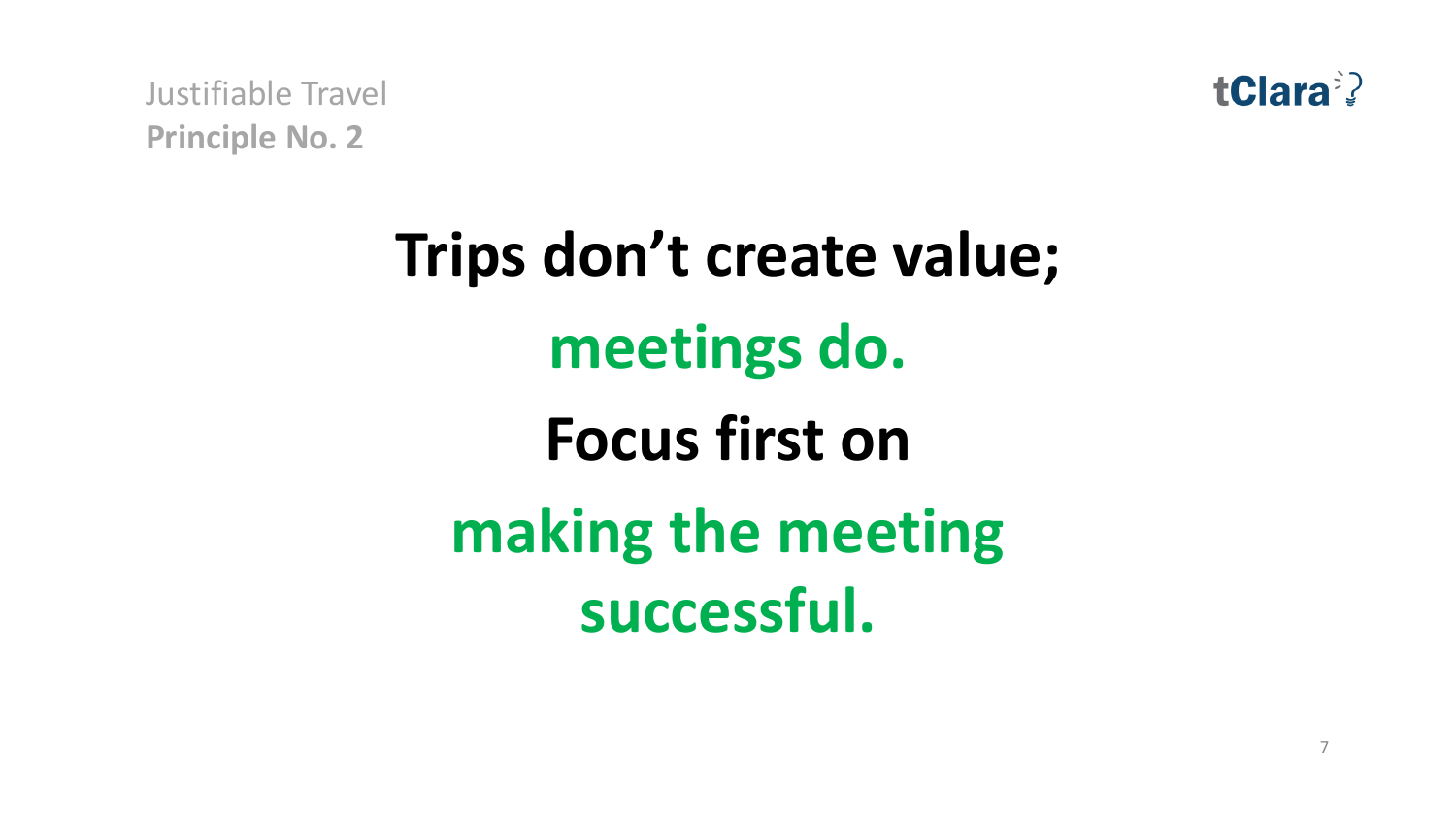

> **Meeting success, traveler wellbeing, and sustainability must take priority over cost and savings.**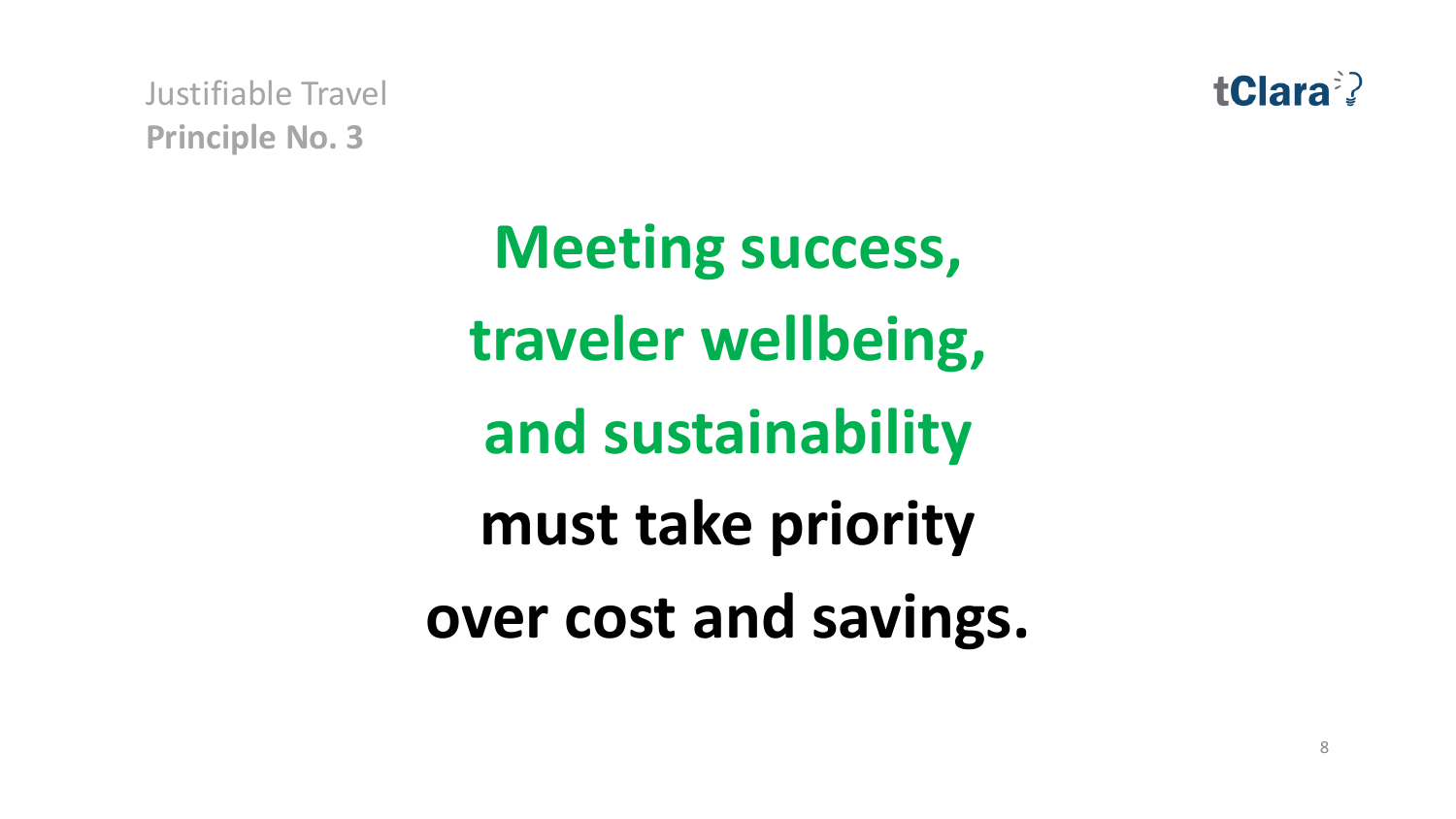

**Costs of virtual meetings include lost attention, inferior personal dynamics, weaker relationships and greater risk of poor meeting outcomes. The more important the meeting, the more justifiable the trip.**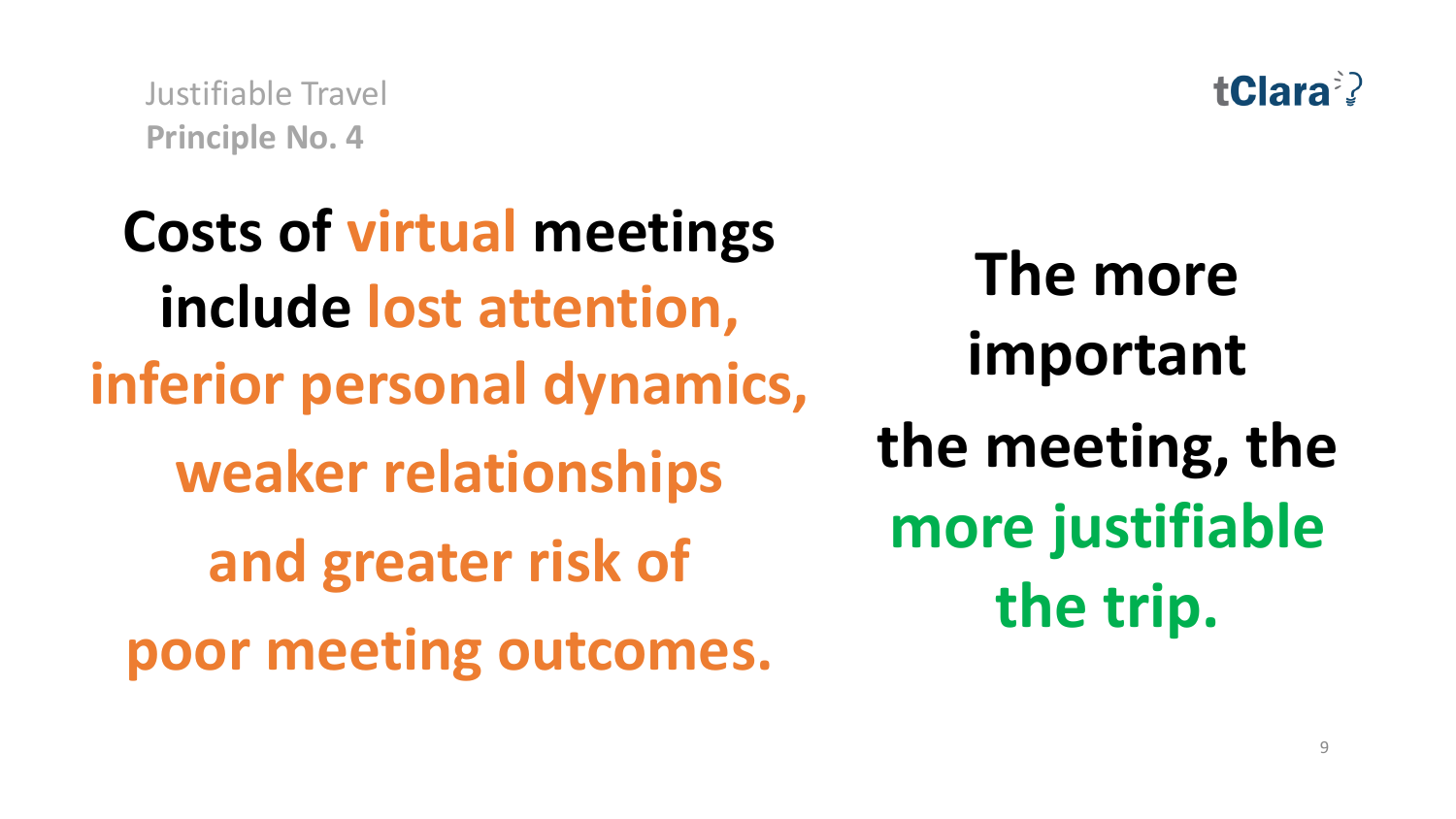**Costs of travel include health and safety risks, traveler friction, lost productivity and climate damage.** 



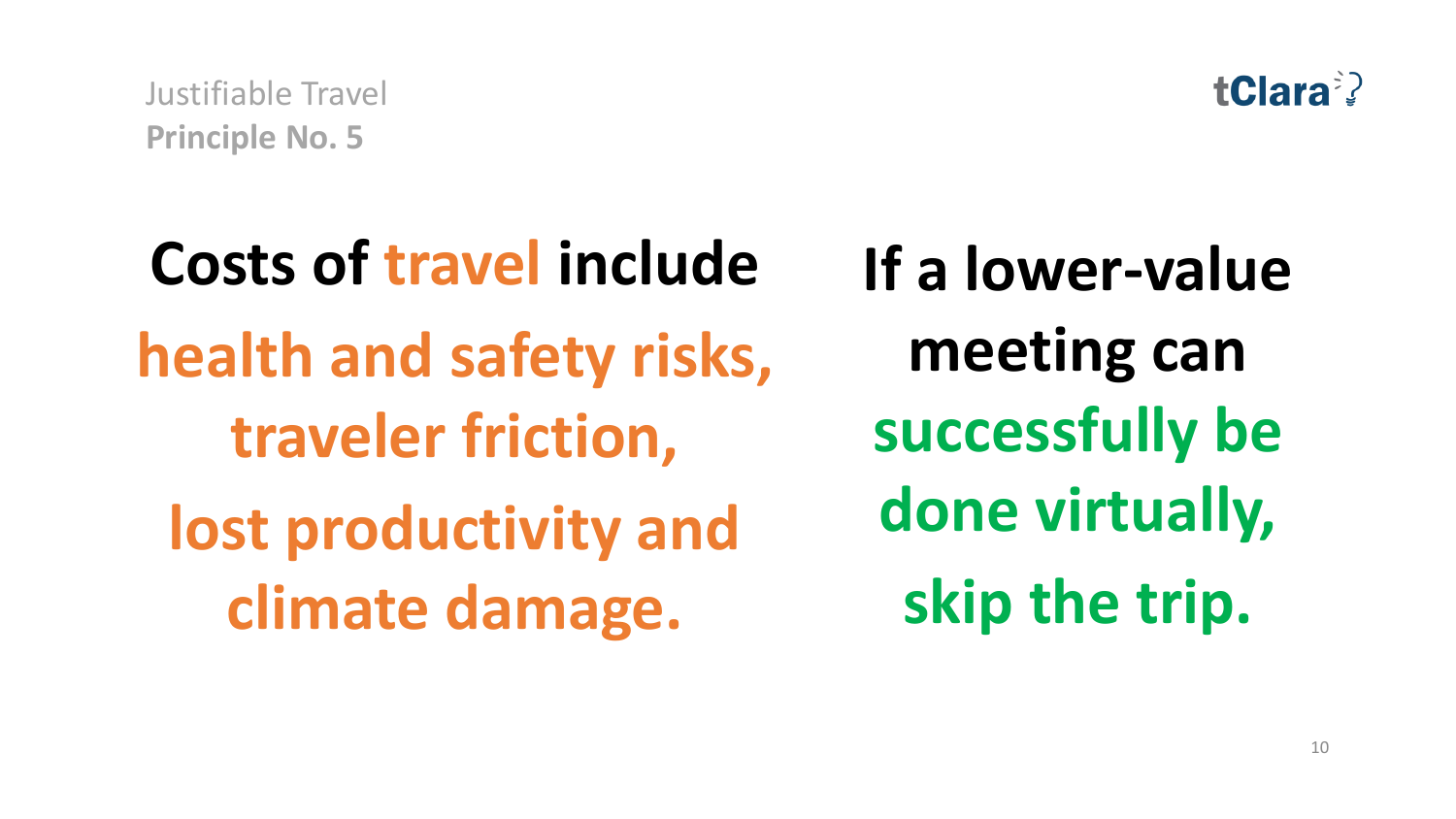

**Prospective travelers must credibly assess their need to travel.** 

**If in much doubt, skip the trip.**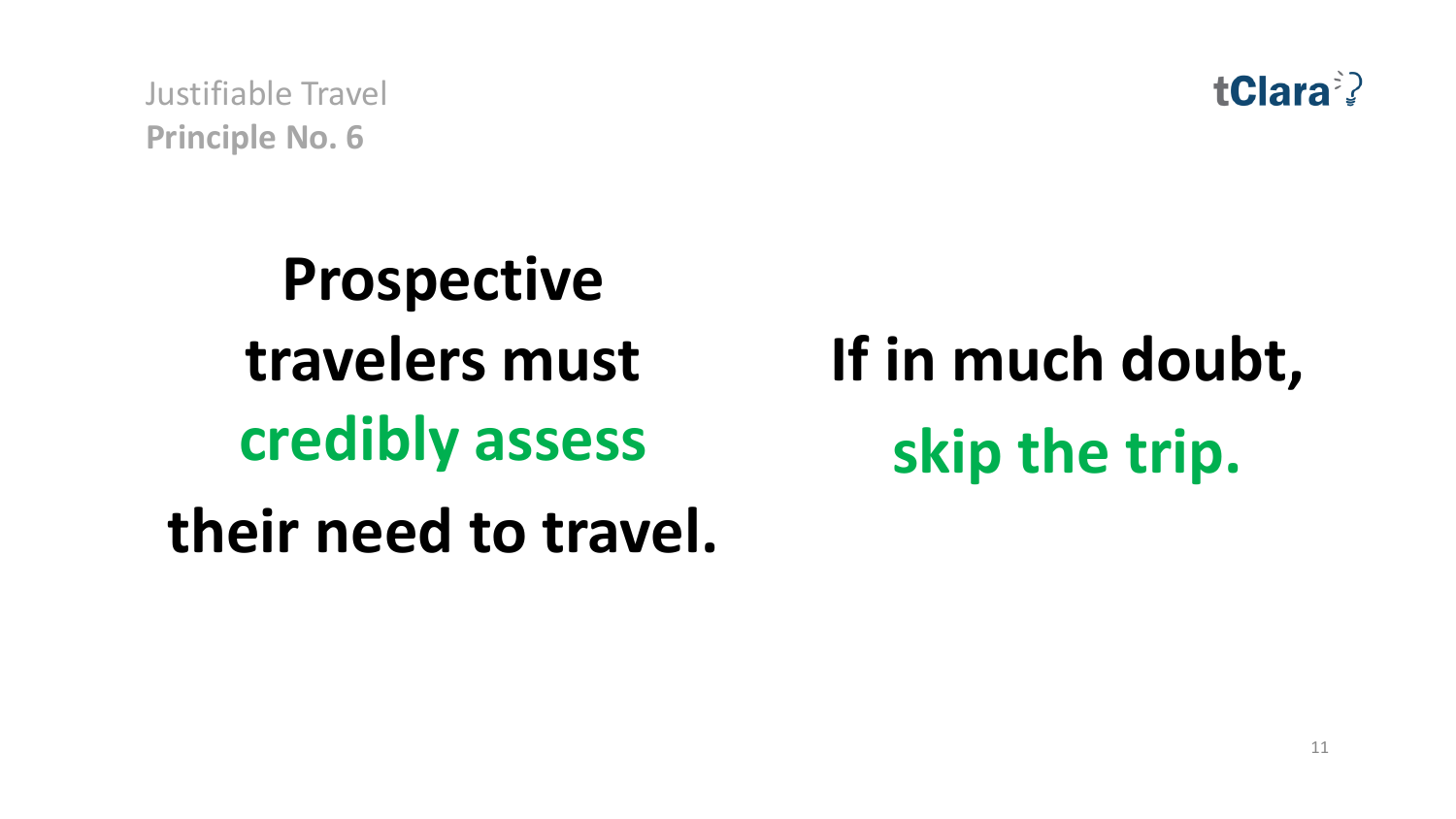

#### **Justifiable travel is best done with those suppliers committed to improving travel's sustainability.**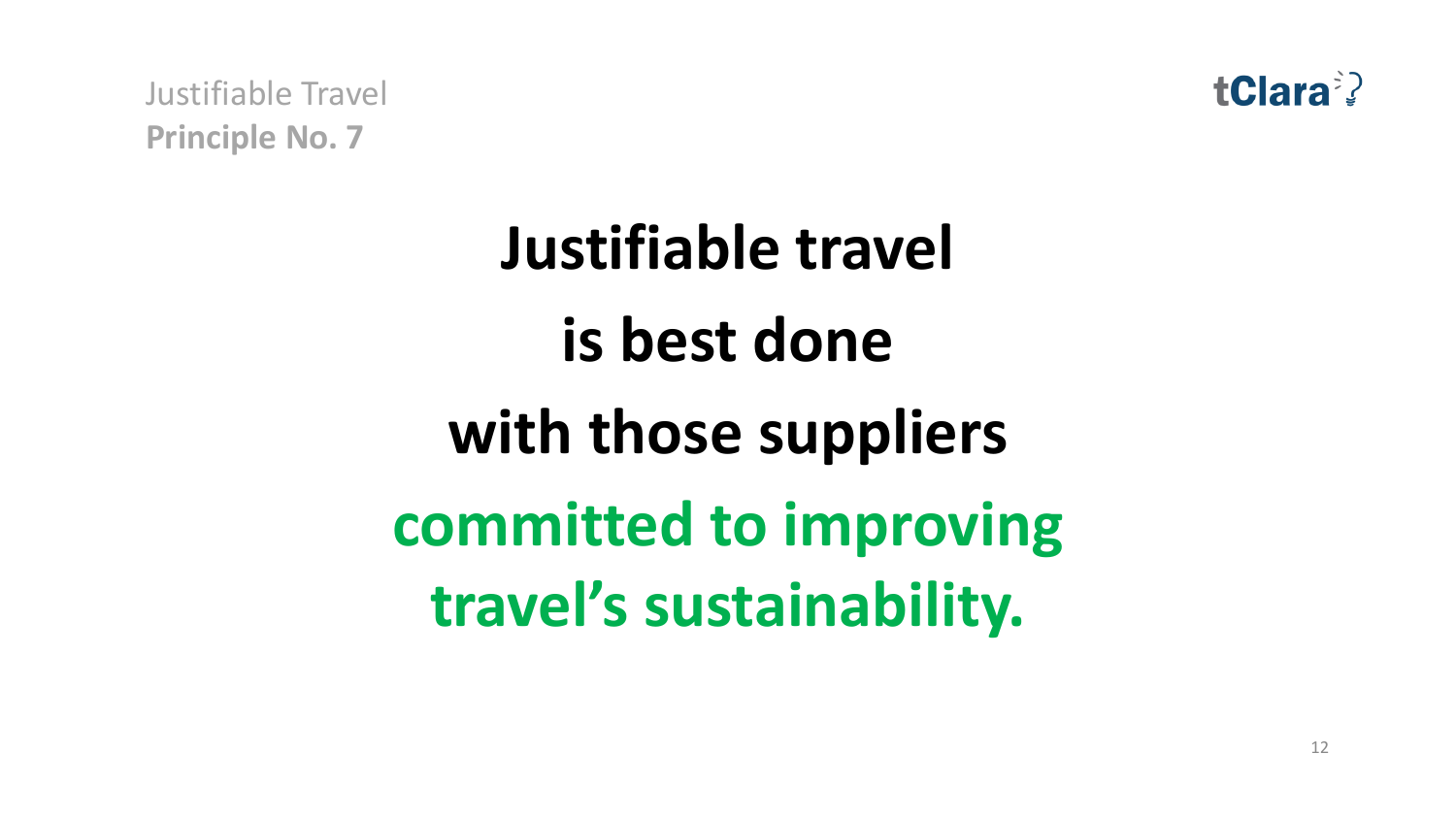

### **Travel budgets are best used for higher-value trips.**

**Redesign travel programs and budgets around this premise.**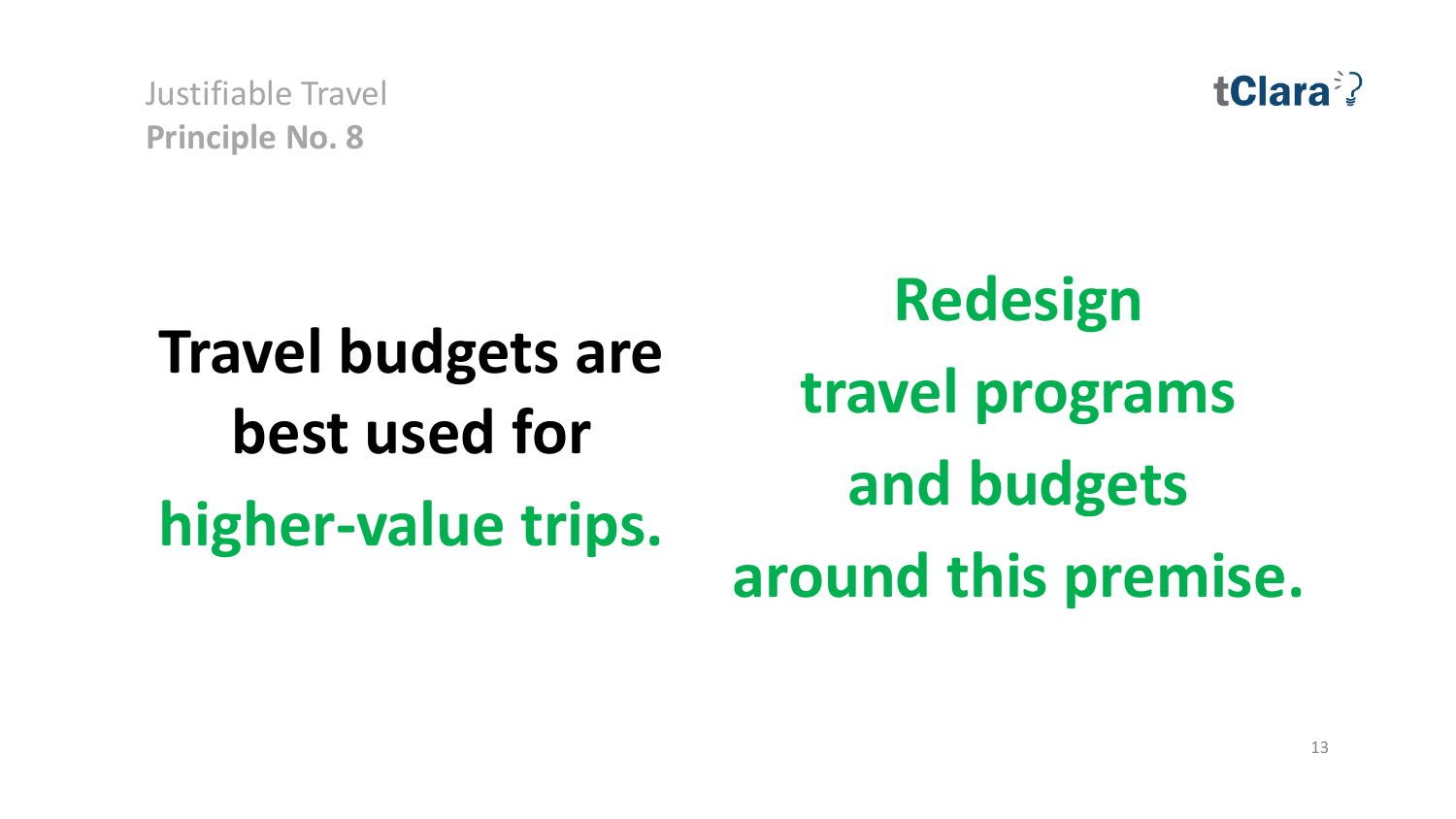

### **Enough data must be collected to predict when travel is justified.**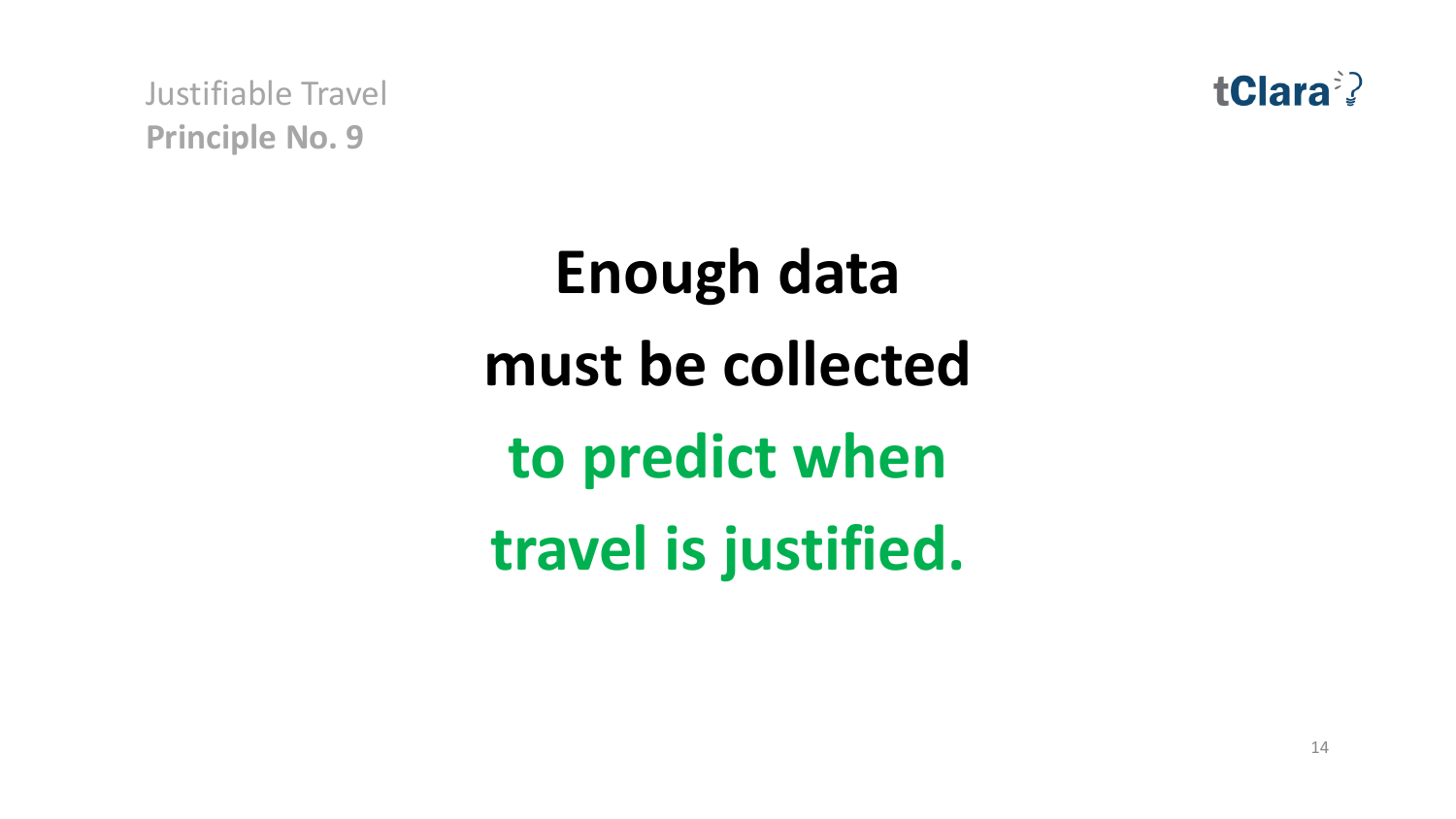

#### **Senior management must learn to recognize the signs of too little and too much travel.**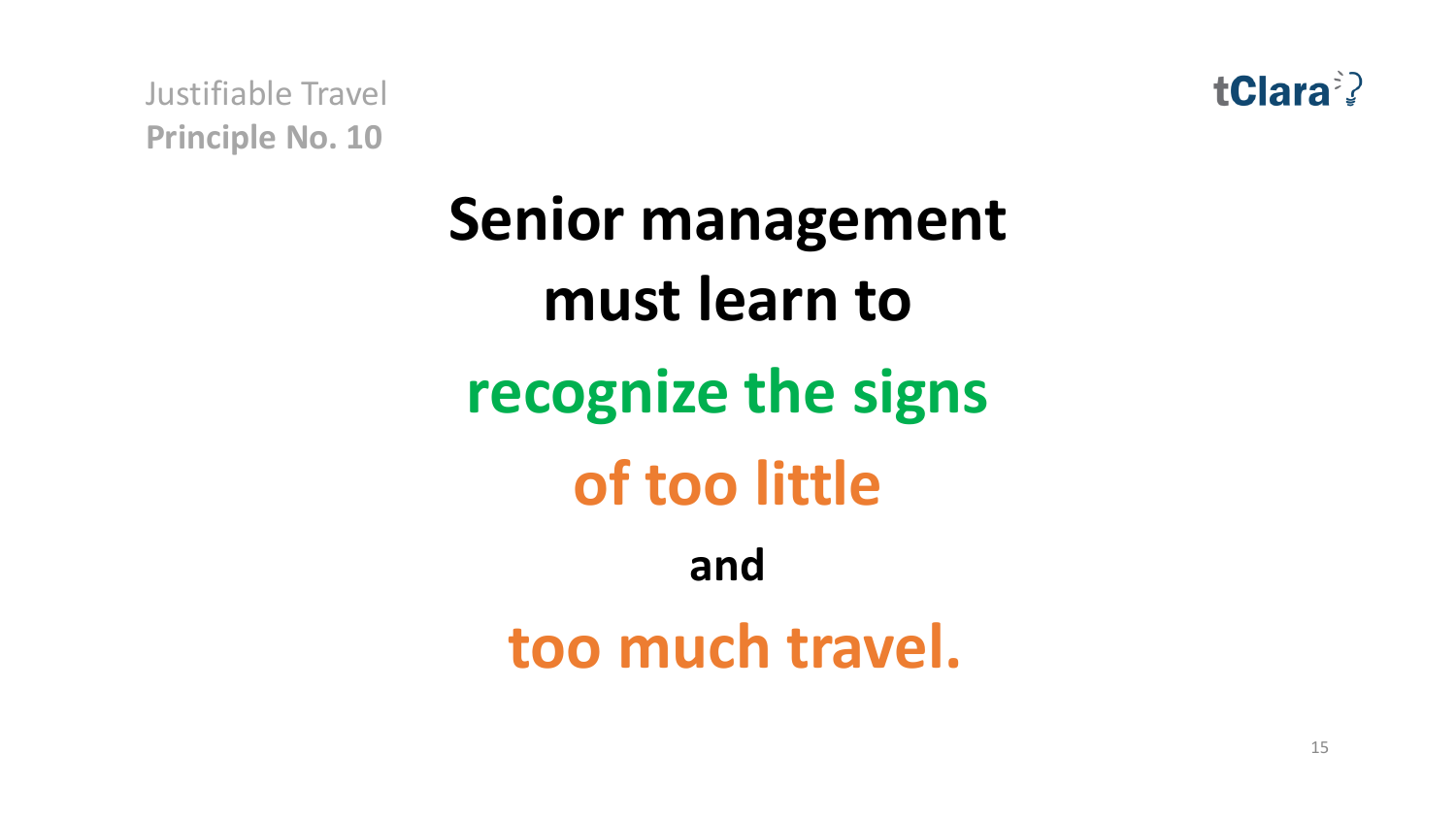

#### **A justifiable travel program leads to**

**better business outcomes, more effective travel budgets, greater traveler wellbeing and more sustainable travel.**